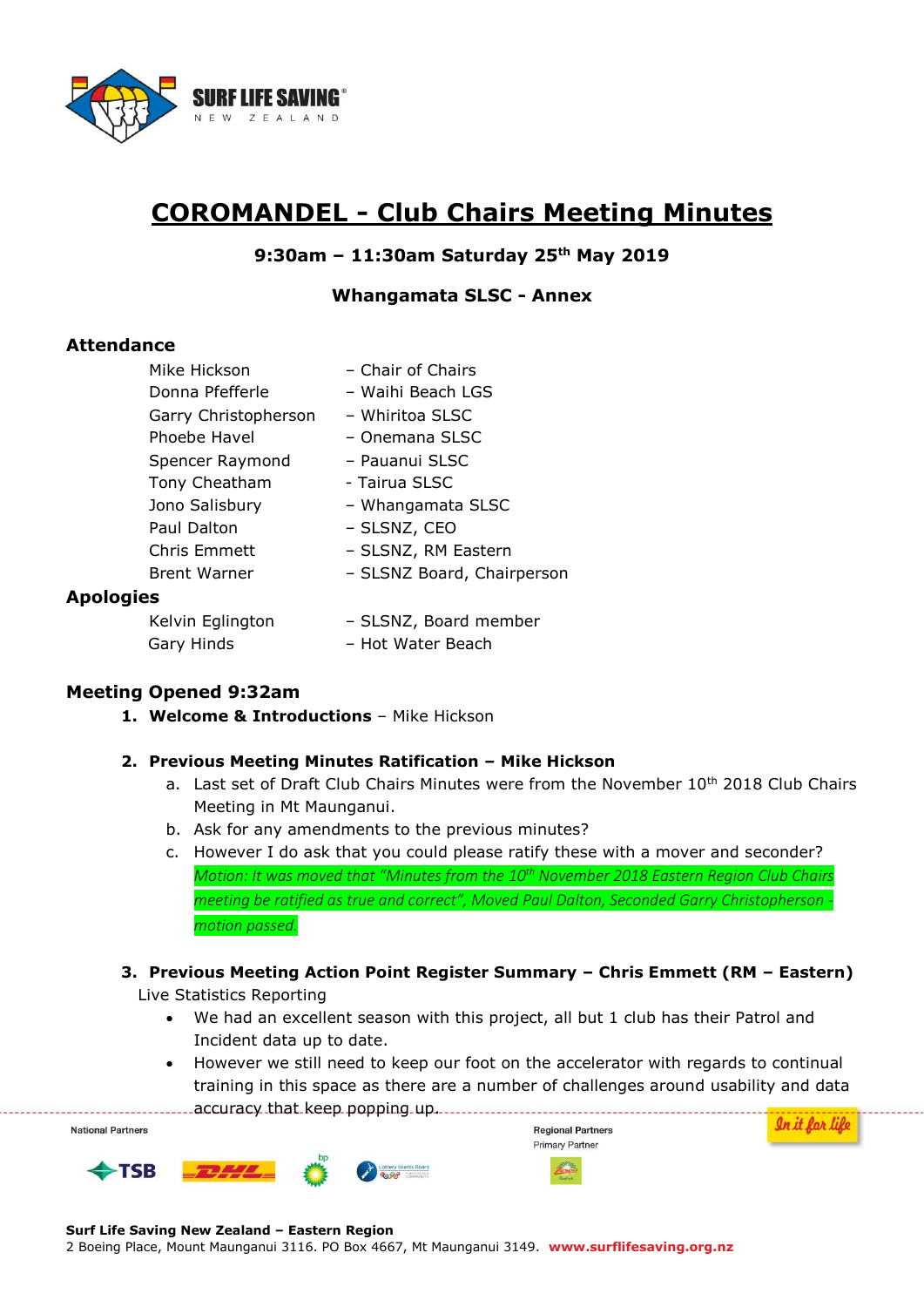Radio Network Operational Capability

- As part of the final Rena Restoration & Mitigation Package \$440k was allocated to be used by the 5 BOP Clubs for a legacy & development projects.
- $\bullet$  \$240k was allocated to finish the Radio Network in the BOP Area.
- The clubs agreed but wanted assurance that the Network would deliver as promised, this is currently in the pipeline.

|                                                         | Meeting Action Point Register (Updated 10/06/2019)                                                                                                                                              |                                           |                 | Ongoing          |
|---------------------------------------------------------|-------------------------------------------------------------------------------------------------------------------------------------------------------------------------------------------------|-------------------------------------------|-----------------|------------------|
| <b>Action Point</b>                                     | Description                                                                                                                                                                                     | Who                                       | When            | <b>Completed</b> |
| Statistics Live<br>Reporting                            | CMDO will be working with clubs<br>1.<br>on a 1 on 1 basis to achieve this.<br>We would like to move from 3 to<br>2.<br>at least 10 Clubs live reporting by<br>the end of the 2018/2019 season. | $BOP - CMDO$<br>CORO - CMDO<br>TAI - CMDO | MAY 2019        | Completed        |
| Radio Network<br>Operational<br>Capability<br>Assurance | Seek assurance from<br>contractor/service provider that<br>the upgrades to the ER Radio<br>Network will deliver as promised.                                                                    | CF.                                       | <b>JUN 2019</b> | Completed        |

# **4. Call for General Business Items – Mike Hickson**

# **Submitted Agenda Items**

# **5. SLSNZ Update – Paul Dalton (CEO SLSNZ)**

- a. AGM back in Wellington, please confirm delegates ASAP.
- b. Honours and awards  $-30<sup>th</sup>$  June deadline, please submit applications.
- c. New Board Member replacement Richard Briggs, batch at Whiritoa.
- d. Government Funding Conversation interesting stage progressing positively, combined effort of supporting agencies, funding for front line agencies. Currently lots of organisations with hands out, reasonably confident of a positive outcome. Strings attached accountability will be a challenge, how do we become accountable for expenditure, operationally we need become fit for purpose to change the game and become fit for purpose. MH brought up if we get government funding would the donations dry up, energy into telling the story and keeping delegate picture. Lifeguarding delivery model may change and challenge.
- e. GC Question regarding overspend in the High Performance area, BW answered around tightening the controls around this group with a different approach. Level of performance was better than expected, outcome was excellence in terms of funding moving forward.

# **6. SLSNZ Fundraising Strategy – Paul Dalton (CEO SLSNZ)**

- a. PD introduced the Fundraising Paper, there will always been a need and SLSNZ should be aiming for growth. Potential is in the bigger centres, not in the small towns.
- b. PD Outlined the direct mail, Tap to donate, direct sales and donor's programmes, cash flow opportunity back to the clubs will be delayed. Potential to raise more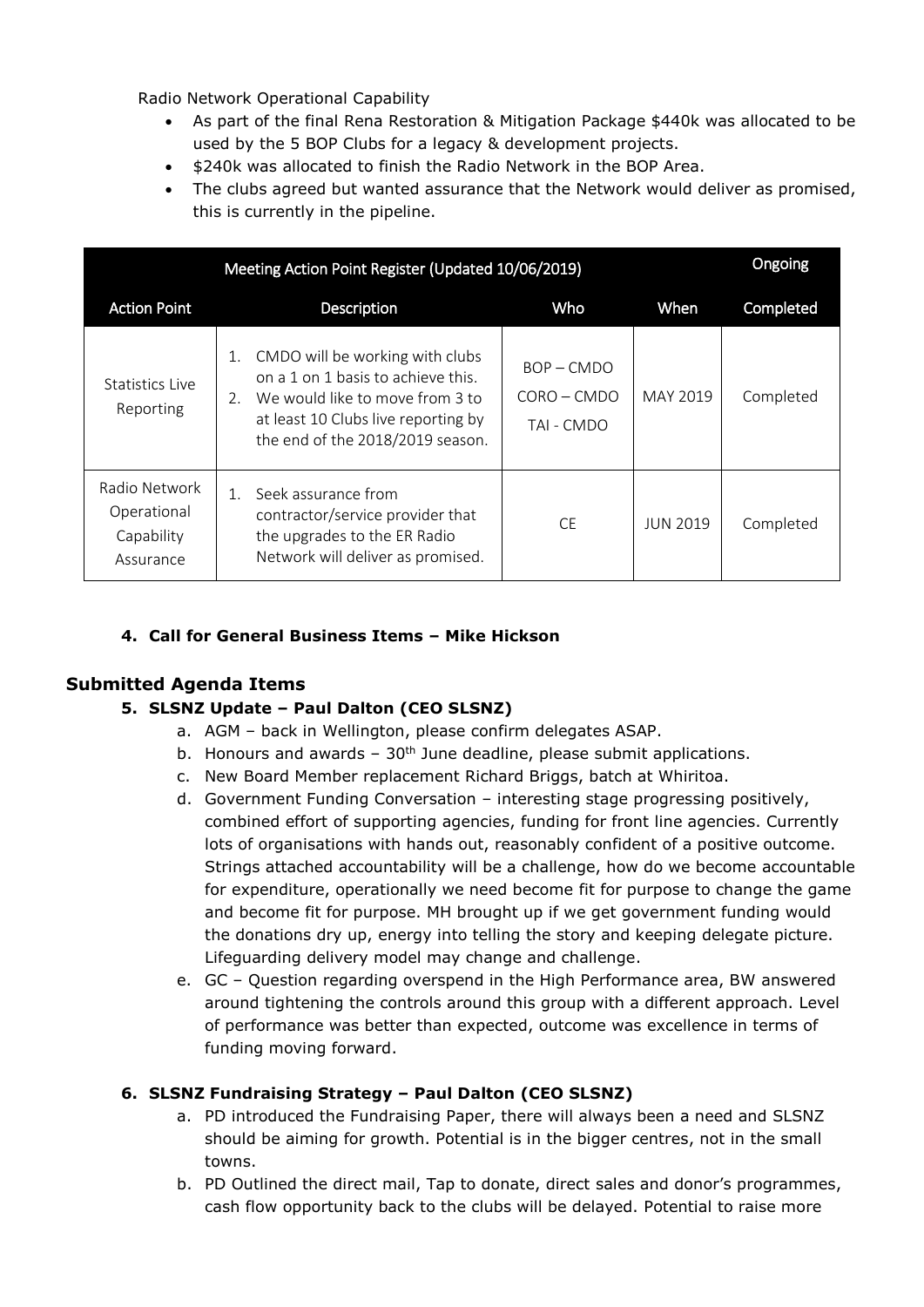money and we need to be in this game. It shouldn't threaten club activities and is programmed advance so clubs have an opportunity to signal a conflict. Meeting basically said get on with it, but would like more clarity on a distribution model. SR brought up various aspects of the paper on a positive note and support the paper, been done quite well. DP asked about the board trail on a club level it is a club initiative.

# **7. Eastern Region Update – Chris Emmett (RM – Eastern)**

- a. Eastern Region BAP Representative
	- i. Paul Treanor has put his name forward, he enjoys this role and in his own words become good at it.
- b. Radio Network Progress
	- i. Project scoping and site inspections have occurred at the 3-5 proposed sites, final architecture and costings are been done, along with a probability of coverage document.
	- ii. Also the add value package (GPS tracking of units & radio functionality) will be outlined properly, Chase and I now have a direct relationship with the network designer and should have a full scope of works and capability documents shortly.
- c. Management Plan Update
	- i. This document is our core business, if we achieve 90% plus we are doing well.
	- ii. The first obvious change is the delivery model and splitting up the BOP/CORO CDO role into 2 roles, essentially we felt we needed to get back to some core club development work and 1 person 14 clubs is difficult to achieve.
	- iii. Opportunity to ask any questions?
- d. Costal Risk assessments
	- i. The coastal risk assessment team has just been through the Cormandel & BOP areas, most of the clubs based patrols are currently been completed.
	- ii. This will also include non-patrolled beaches i.e. 50 other Cormandel beaches and about 30 other BOP Beaches will also be included in the assessment.
- e. Healthy Club Initiatives 2019-2020
	- i. This will be CDO lead this year, they should be having conversations with clubs shortly around a couple of specific projects with each club that can form a KPI with each club, this is about building capability not doing it for the club.
- f. Leave nominations open for one further week for Regional Service Awards
	- i. Thankyou from Pauanui.

# **8. Volunteer New Zealand Report** – Garry Christopherson

- a. Great report, a lot to do priorities as a Cormandel Area, wanted to give the region a steer. Volunteer strategy & Diversity Strategy are been looked at from an organisational perspective action Chris to look at session at the ER club Chairs meeting Donna to distribute her priority documentation.
- **9. Coromandel Call Out Squads** Spencer Raymond (Chair Pauanui)
	- a. The Co-responder trial has re-energised, model what does the model look like, does the group see the need to grow a combined. If all 7 clubs are all in one system, can turn up at any one club and promote the entire brand, support from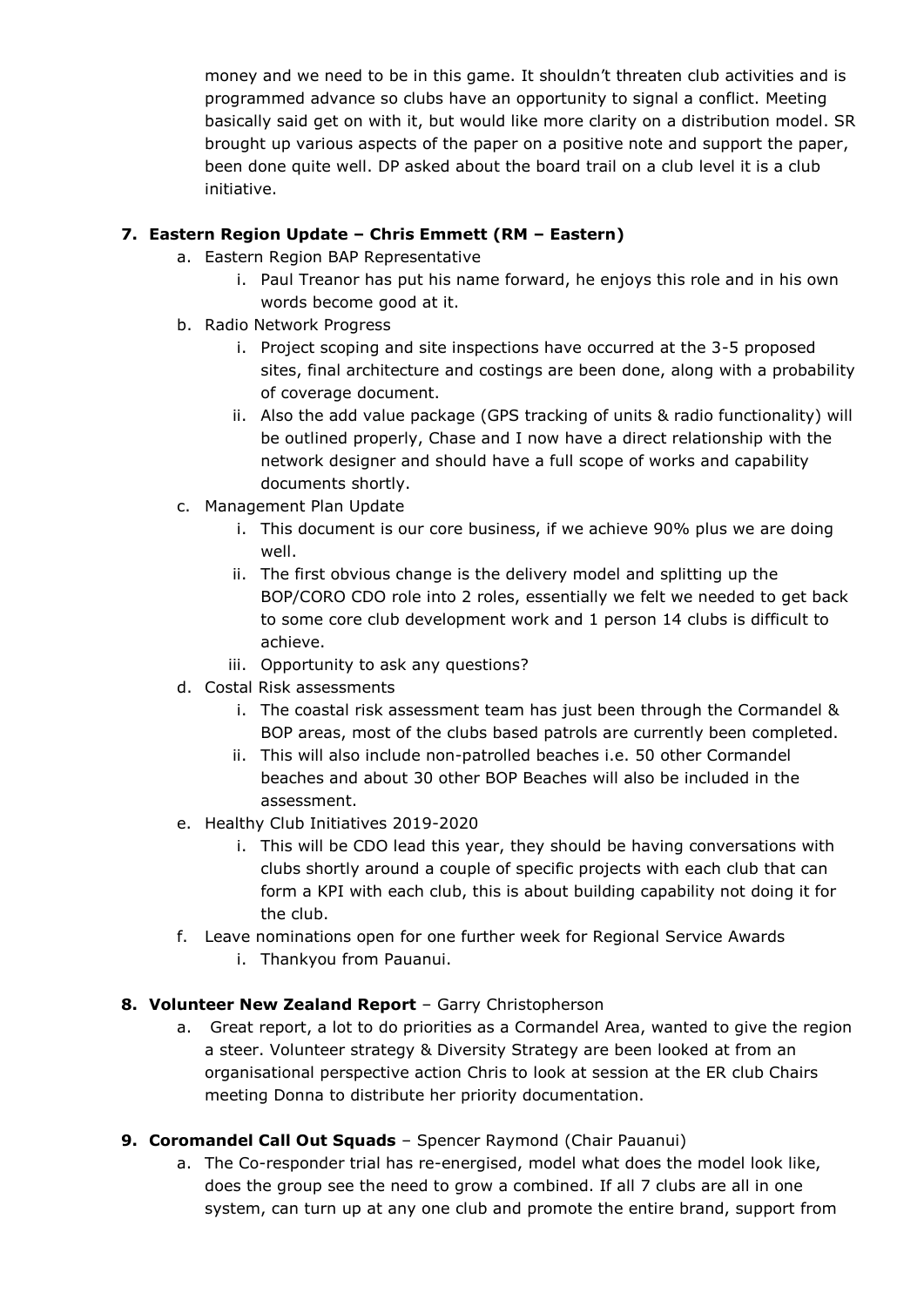the group for the concept to be discussed and look at by the CLC, Spencer is looking for strategic commitment from the chairs. Push forward on the LLC level. Chase Action to discuss further with Phoebe to promote also.

# **General Business**

- **10. RWC Pathway** Donna Pfefferle just enquired re the process
	- a. Donna just wanted to know that the pathway forward and that business case and Maritime NZ hoops to jump through.
		- CE Clubs would be supported through the process when is becomes clearer.
- 11. Rewards for patrol support persons (membership) Gary Christopherson
	- a. What do we have as an organisation 90 hours of patrolling from gave as patrol support? National Space to be feed down part of the diversity policy Action: PD to take away to the national awards and honours committee.

|                                                         | Meeting Action Point Register (Updated 31/10/2019)                                                                                                                                                                                                  |           |                   | Ongoing   |
|---------------------------------------------------------|-----------------------------------------------------------------------------------------------------------------------------------------------------------------------------------------------------------------------------------------------------|-----------|-------------------|-----------|
| <b>Action Point</b>                                     | Description                                                                                                                                                                                                                                         | Who       | When              | Completed |
| Radio Network<br>Operational<br>Capability<br>Assurance | Seek assurance from<br>$\mathbf{1}$<br>contractor/service provider that<br>the upgrades to the ER Radio<br>Network will deliver as promised.                                                                                                        | <b>CE</b> | <b>March 2020</b> | On Target |
| <b>BAP Process</b>                                      | Leave applications open until<br>2.<br>Friday 31 <sup>st</sup> May.<br>If another BAP application<br>3.<br>received for Eastern Region, put<br>to Chairs for a vote.<br>If no further applications received<br>4.<br>confirm incumbent in the role. | CF.       | <b>JUN 2019</b>   | Completed |
| Surfersrescue<br>247                                    | COO to discus with NCEM and<br>5 <sub>1</sub><br>look to put a Surfersrescue type<br>programme on the SLSNZ<br>strategic partnerships radar.                                                                                                        | <b>AW</b> | <b>JUN 2019</b>   | Complete  |
| Contract<br>Lifeguard Model                             | ERLM to evaluate the current<br>6.<br>Contract Lifeguard Model at<br>Waikanae Beach.                                                                                                                                                                | <b>CC</b> | <b>JUL 2019</b>   | Complete  |

# **Meeting Closed 11:40**